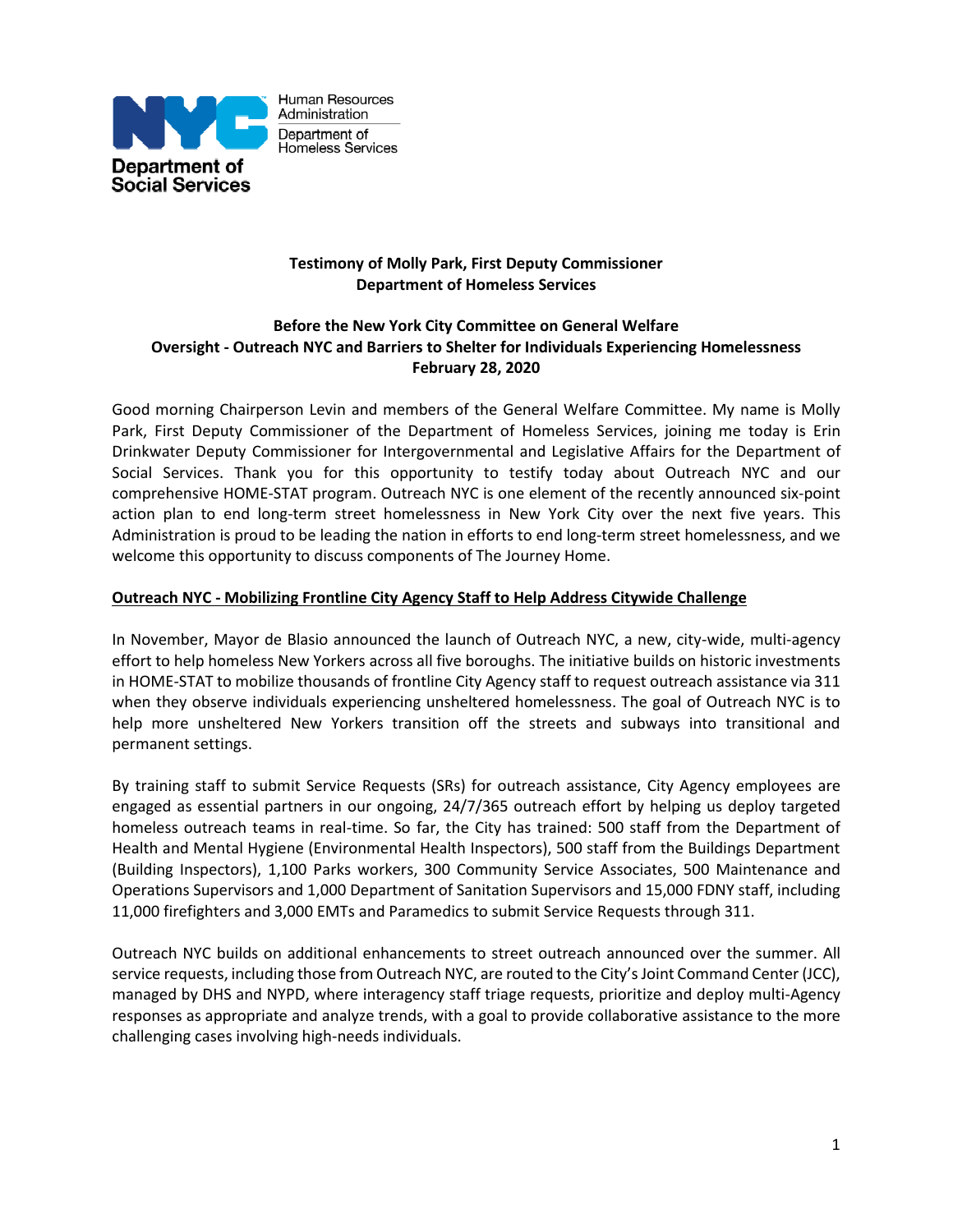#### **Joint Command Center**

Through Outreach NYC, DHS, DSS, and our sister agencies are leading by example to help our homeless neighbors to make the journey home. These engaged City employees contribute to the utilization of new resources such as the Joint Command Center, a new approach that increases operational and outreach efforts. The JCC deploys additional DHS outreach workers to address the most challenging cases of unsheltered homelessness. These cases involve high-needs clients, who often face the most significant, and overlapping challenges, including mental health diagnoses and substance misuse.

The Joint Command Center brings relevant Agency experts to the table to develop tailored approaches to engage each individual based on their unique needs. HOME-STAT outreach teams are coordinating with Agency partners to address the needs of a specific subset of individuals who are confirmed to be experiencing long-term unsheltered homelessness, are known to outreach teams and meet a set of designations such as service resistant or medically vulnerable as an indication of greater need requiring more interagency expertise. Through close collaboration with partners including the Department of Health and Mental Hygiene (DOHMH) and Health + Hospitals (H+H), we are developing targeted interventions on a case-by-case basis to make the breakthroughs that encourage these individuals to finally accept services and transition off the streets and subways.

## **The Journey Home Plan**

As I testified to last month, under The Journey Home, a strategic plan that encompasses the operational structures of the Joint Command Center and HOME-STAT, we are investing in housing, mental health and medical services for unsheltered individuals, as well as enhancing outreach resources to deliver more urgent and rapid responses to unsheltered individuals in need. Our current strategies have helped more than 2,450 individuals come off the streets and into transitional programs and permanent housing since the launch of HOME-STAT (Homeless Outreach & Mobile Engagement Street Action Teams) in April 2016.

By marshaling new and critical resources, the Journey Home plan will:

- 1. Increase Safe Haven capacity by opening 1,000 new Safe Haven beds.
- 2. Create 1,000 new low-barrier permanent apartments by working with partners across the housing and social services sectors.
- 3. Deliver new health resources to people where they are, providing treatment through street medical care and behavioral health care, and building the trust needed for clients to come inside.
- 4. Provide coordinated rapid outreach response through the Street Homelessness Joint Command Center.
- 5. Leverage state-of-the-art outreach technology to better connect clients to the services they need to transition into housing.
- 6. Expand Diversion and Outreach in our subway system.

#### **HOME-STAT**

Further, the Journey Home plan builds on the nation's most comprehensive street outreach program, the Department of Homeless Services' HOME-STAT initiative—with outreach teams canvassing the five boroughs and engaging New Yorkers who are unsheltered 24 hours a day, 7 days a week, every day of the year.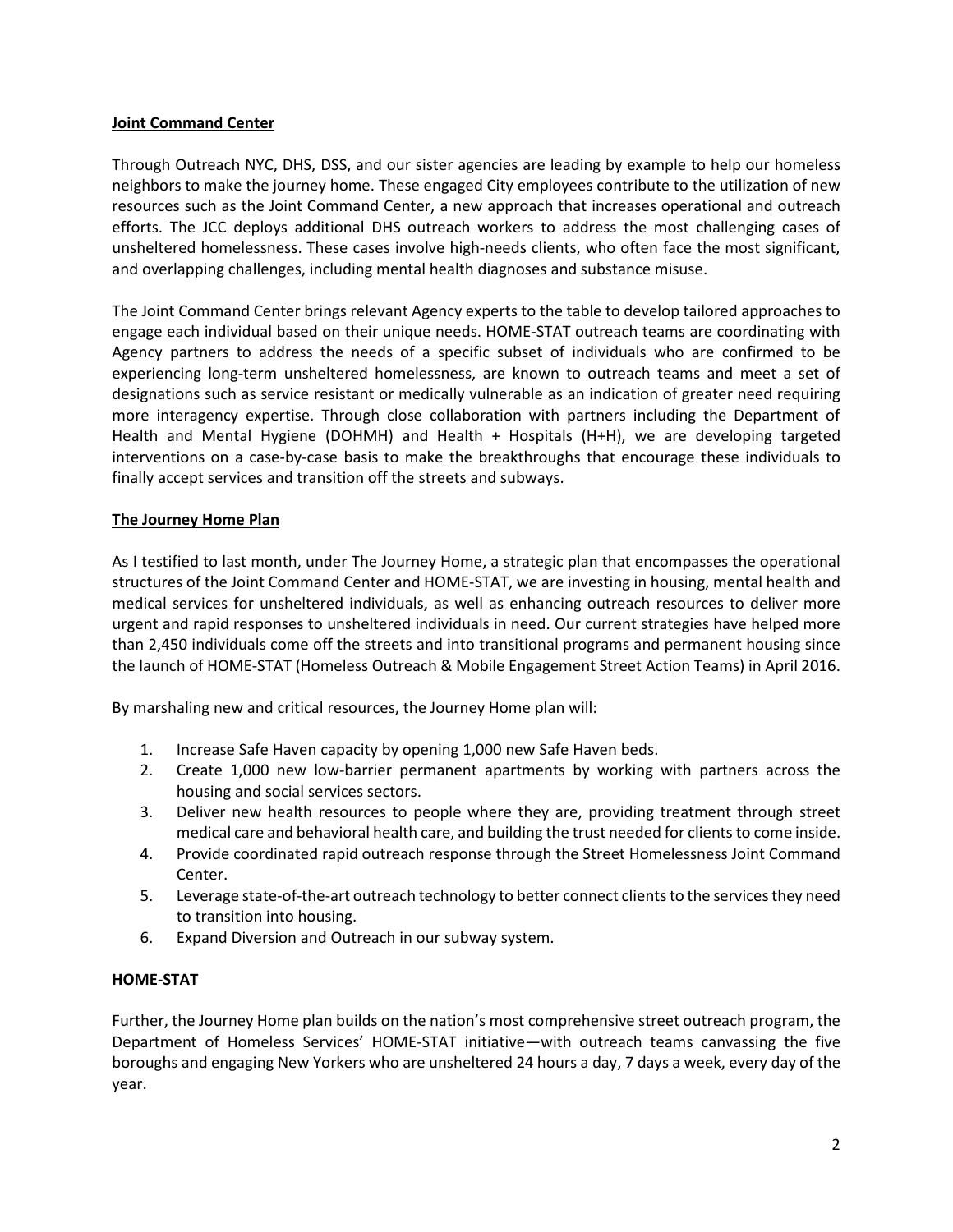Through HOME-STAT, hundreds of highly-trained, not-for-profit outreach staff, including licensed social workers, canvass the streets, proactively engaging New Yorkers experiencing street homelessness. Outreach workers offer services and assistance, while working to gain trust with the goal of addressing the underlying issues that may have caused or contributed to street homelessness in order to ultimately help these individuals transition off the streets. HOME-STAT also provides aftercare services, continuing to work with individuals as they make that transition to ensure that they get the supports they need to remain in housing and off the streets.

Since 2014, the City has redoubled outreach efforts, through HOME-STAT, we have:

- Tripled the City's investment in street homelessness programs from approximately \$45M to more than \$140M before the additional investments for the Journey Home plan.
- Tripled the number of 'safe haven' beds dedicated to serving street homeless New Yorkers citywide since 2014. As of this year, there are approximately 1,800 beds dedicated to street homeless New Yorkers operating citywide.
- Tripled the number of outreach staff from fewer than 200 in 2014 to now nearly 600 through the Journey Home plan that builds on the doubling of outreach staff through HOME-STAT.
- Built the City's first-ever "By-Name" list of individuals known to be homeless and residing on the streets to improve delivery of services to help them come off the streets. Outreach teams now know approximately 1,800 street homeless individuals by name and actively engage another 2,400 individuals encountered on the streets to determine whether they are homeless.
- Increased joint outreach operations with the NYPD and partner agencies such as NYC Health + Hospitals (H+H), the Department of Health and Mental Hygiene (DOHMH), the FDNY Emergency Medical Services (EMS), and the Department of Parks & Recreation (Parks) to engage more New Yorkers and offer more supports.

The Journey Home builds on these investments, adding another \$100M in annual budget authority, bringing the total to \$240M. Among other initiatives, this spending will increase by 1,000 the number of Safe Haven beds dedicated to serving street homeless individuals available to HOME-STAT outreach teams, bringing the total of these beds to 2,800 citywide, and will provide permanent housing for 1,000 New Yorkers experiencing street homelessness by creating a new low-barrier permanent housing model to meet clients where they're at.

**HOME-STAT works by Building Trust, Person by Person** – Our outreach teams remain focused on persistent, proactive, positive engagement, offering services and supports to New Yorkers in need 24/7/365.

Accepting outreach efforts, including services that will help homeless New Yorkers transition indoors from the streets or subways, is voluntary—and, in accordance with NYS Mental Hygiene Law, street homeless New Yorkers cannot be involuntarily removed from the streets unless they are posing a danger to themselves or others. Unsheltered individuals residing underground often face complex, layered challenges, and may be resistant to accepting services, but our teams remain undeterred in their efforts to help them transition off the subways. To that end, HOME-STAT outreach teams have access to:

- Licensed clinicians who work with clients on the streets, provide on-going case management, and assess each individual for immediate risk/crisis during each encounter
- Psychiatrists who perform psychiatric evaluations on the streets, as needed, helping understand and better meet the individual needs of each street homeless New Yorker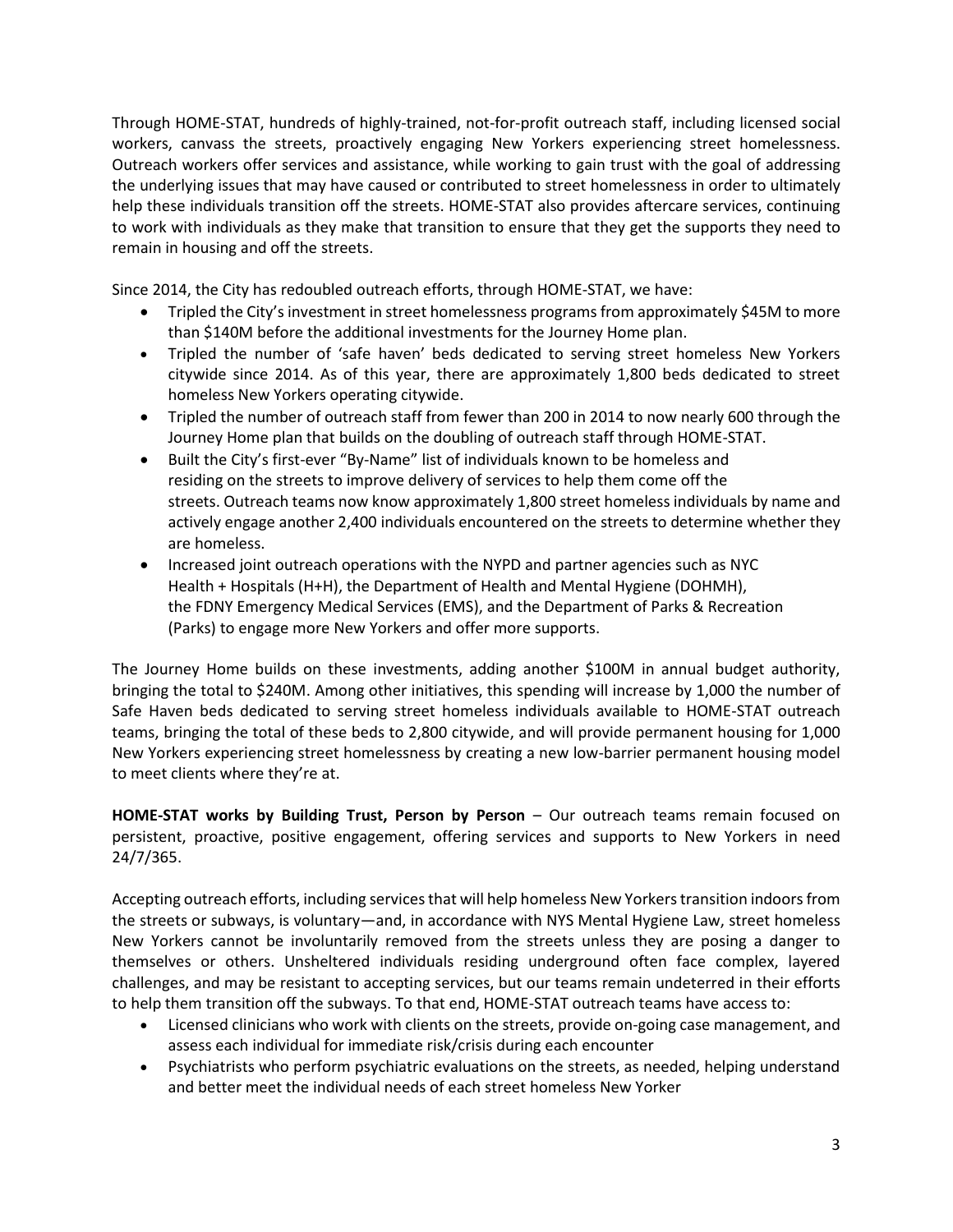• Substance use resources, including ability to immediately connect individuals to detox and other rehabilitation programs—and are trained in naloxone administration

#### **Legislation**

There are two bills that are pre-considered at today's hearing. The first would amend the administrative code of the city of New York, in relation to the provision of case management services for homeless individuals.

Experienced outreach teams from not-for-profit service providers canvass the five boroughs 24/7/365 as part of our citywide effort to identify and engage individuals who may be homeless, encourage them to accept services, and ultimately help them transition off the streets. With no one-size-fits-all approach to ending homelessness, the by-name list enables HOME-STAT outreach teams to more effectively engage each of these individuals on a case by case, person by person basis, directly and repeatedly. Outreach teams meet individuals where they are, and evaluate the immediate and root causes contributing to their homelessness. Nearly 600 not-for-profit outreach workers are engaged in developing the unique combination of services that will enable individuals to transition off the streets, and build the trust and relationships that will ultimately encourage these individuals to accept services.

In their ongoing efforts to offer services, supports, and a helping hand, HOME-STAT outreach teams have access to:

- licensed clinicians who work with clients on the streets, provide on-going case management, and assess each individual for immediate risk/crisis during each encounter;
- psychiatrists who perform psychiatric evaluations on the streets, as needed, helping understand and better meet the individual needs of each street homeless New Yorker;
- substance use resources, including ability to immediately connect individuals to detox and other rehabilitation programs. HOME-STAT staff are also trained in naloxone administration.

We support the intent of the bill, but we want to make sure that the requirements of the bill do not result in a return to a one-size fits all approach that does not work. We look forward to working with the sponsor.

The second pre-considered bill would amend the administrative code of the city of New York, in relation to rental assistance eligibility requirements for New Yorkers experiencing street homelessness.

In the Journey Home, we reiterated our policy that a shelter stay is not a requirement for unsheltered individuals working with outreach teams to qualify for rental assistance. From the moment our teams engage individuals experiencing street homelessness, they are working to identify the roots causes of homelessness and what customized approach will get them connected to care and services. This includes pathways to permanent housing which might include rental assistance, supportive housing or a new low threshold model as a first step to bring someone inside.

We look forward to working with the sponsor to ensure the needs of individuals experiencing unsheltered street homelessness are provided the resources necessary to get back on their feet. Again, we want to make sure that we are not recreating a one size fits all approach. We think that our current policy in terms of eligibility for rental assistance strikes the right balance, particularly as we bring on additional safe haven and other permanent housing resources. And of course, shelter is always offered and available to help bring people inside at any point. In addition, we urge that the focus at this time continue to be on developments in Albany where there is broad support in the Legislature for Home Stability Support that